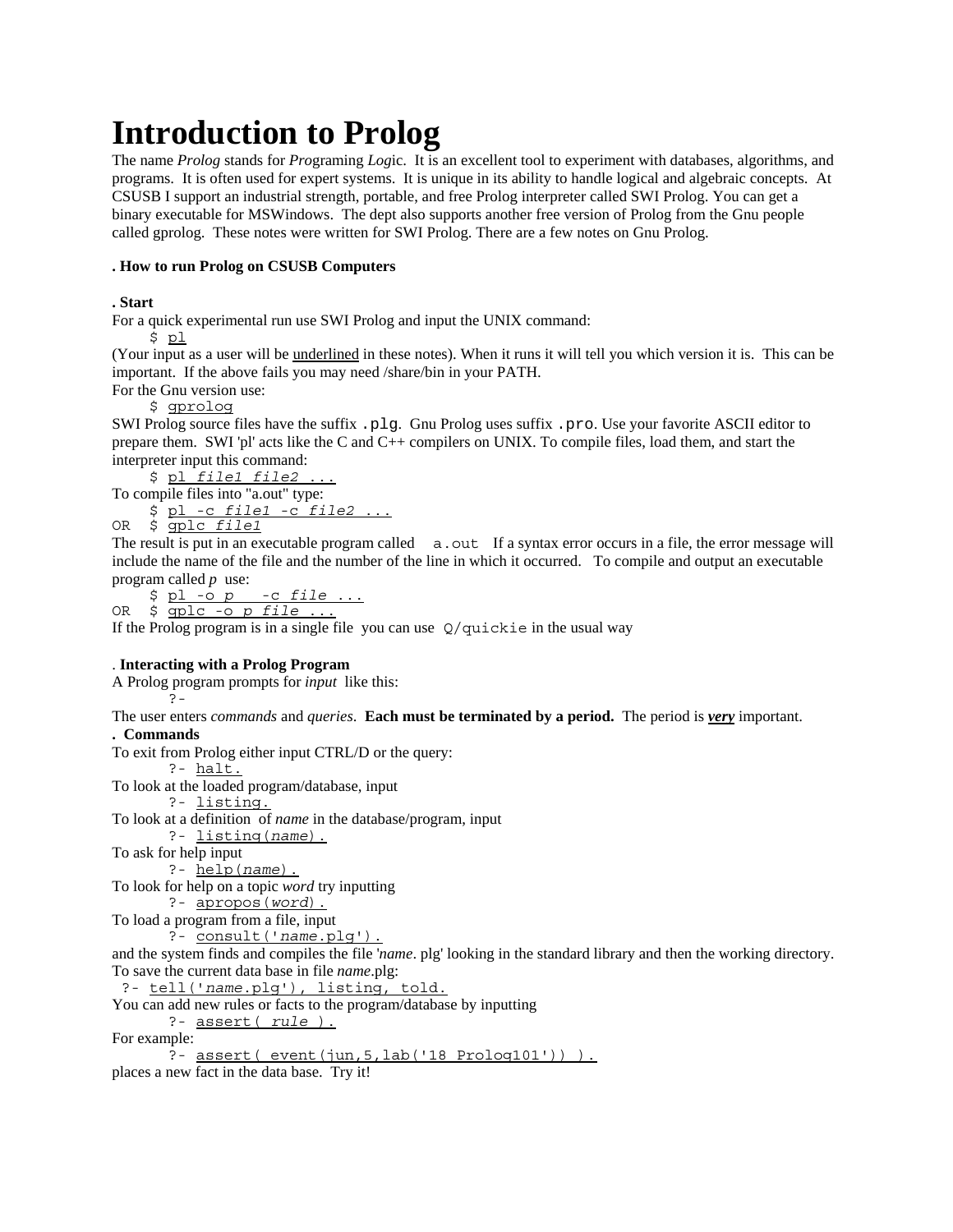#### **. Queries**

In addition to commands, a user can input queries. Each *query* terminates with a **period**. A query can be any Prolog statement with variables in it. Variables are capital letters. Prolog then searches for a set of values for the variables that satisfy the statement or *goal*. Prolog then and prints out the values. For example

?- X\*Y+Z=1\*2+3.

If you input the above Prolog will tell you that  $X=1$ ,  $Y=2$ , and  $Z=3$ , try it!

```
If the Prolog program/database contains this fact:
```

```
event(jun,5,lab('18 Prolog101'))
then the query
   ?- event(jun,5,lab('18 Prolog101')).
would produce the response:
   Yes.
And the query
  ?- event (Month, Day, Event).
would produce a response that matches the data in the database, like this:
  Day = 5 Month=jun
   Event=lab('18 Prolog101')
This query:
   ?- event(jun,6,lab('18 Prolog101')).
would produce the response:
   No.
unless there was another matching 'event' in the program/database. If the file
       http://www.csci.csusb.edu/dick/cs320/schedule.plg
is downloaded into your home directory then it can be loaded as a database/program like this:
   ?- consult( 'schedule.plg' ).
and searched by commands like this:
  ?- event(jun, 5, What), write(What).
```
This command tells us the value of *What* that matches the third argument in the schedule for that day.

#### **. Execution And Interruption**

Execution of a goal starts when you input it as a *query*. Only when execution is complete does the program become ready for another directive. However, one may interrupt the normal execution of a directive by typing CTRL/C. This interrupt signal has the effect of terminating the execution of the command. Prolog will then respond with a prompt. Execution may also be terminated if the program runs out of stack space. This usually indicates an error in your program.

#### **. Sample Queries**

You can run these without loading a program. Input just the underlined parts. Do not forget the periods. In Prolog 'X' is a 'variable' but 'x' is a constant:

 $? - X = 1.$ ?-  $x = 1$ . ?-  $X = x$ . ?-  $\overline{x} = x$ . One variable can not have two different values at once: ?-  $X = 1, X=2.$ 

 $N<sub>O</sub>$ 

However we can give two (or more) variables values:

?-  $X = 1, Y=2.$  $X=1$  $Y=2$ Yes.

Prolog *abandons all variable values* when a query is finished. The variables are held on a stack with one level for each definition being executed. Permanent values must be recorded in the program/database -- and perhaps saved in a file before Prolog finishes.

The following command: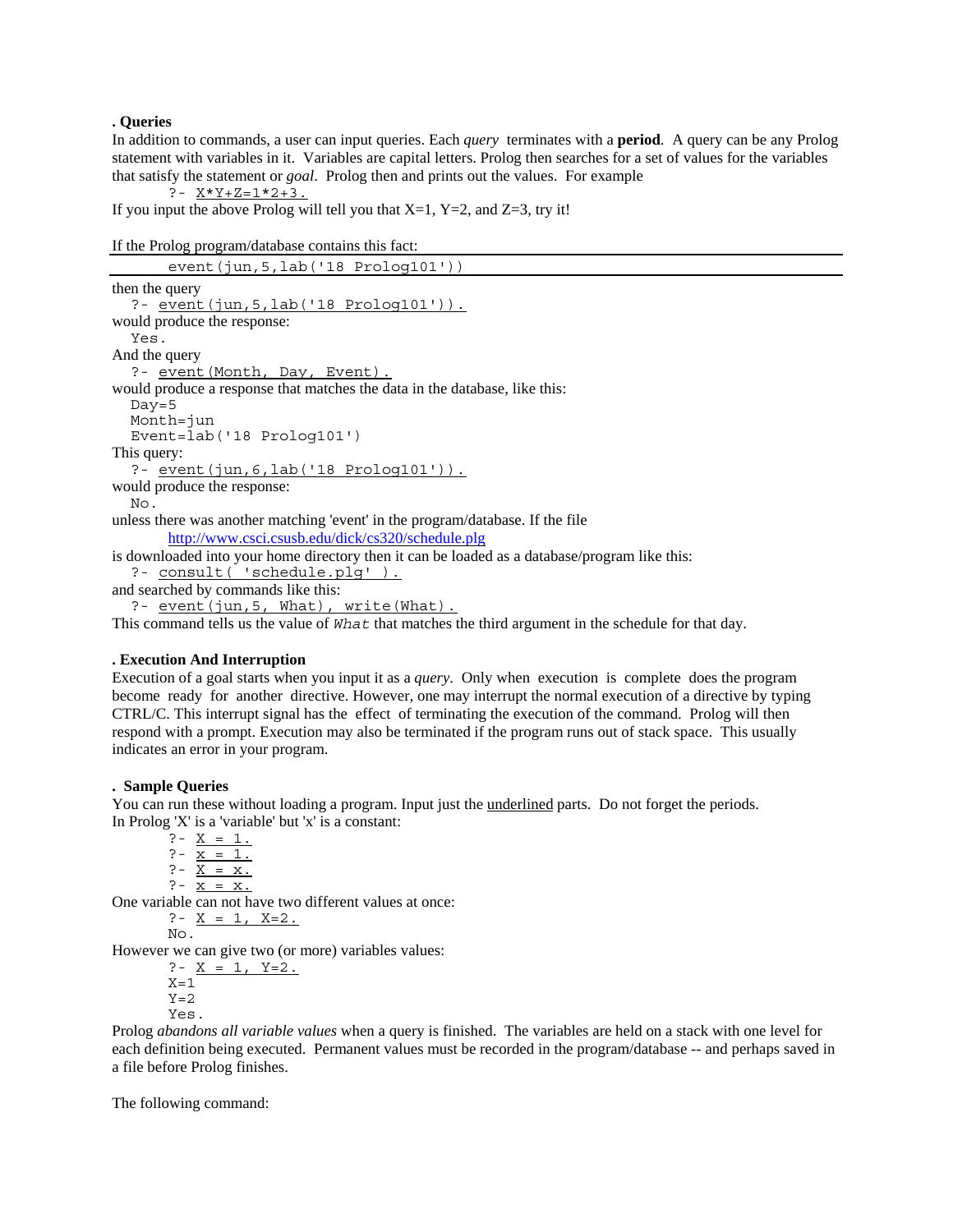?- member(3,[1,2,3]), write (ok).

makes Prolog check whether 3 belongs to the list [1, 2, 3], and to output "ok" if it does. If no solution can be found, the system simply returns "No" and a '?-' prompt:

?-  $member(4, [1, 2, 3])$ , write  $(ok)$ .

If a variable is included in a query then a possible value is displayed:

- ?- member(X, [tom, dick, harry]).
- X = tom <Return> ?-

Prolog can generate a *series* of alternative answers. After the first answer is given to a query, the program then waits for ';' (Prolog for "or"), and will then search for another solution.

?- member(X, [tom, dick, harry]).

 $X = \text{tom }$  ;  $X =$  dick  $\frac{1}{1}$  $X = harry$  ;  $N<sub>O</sub>$ 

Such a series of answers can be passed into later parts of a query. Prolog will *redo* a predicate if a later predicate fails. For example we can make X equal every digit in turn and then test to see if the value of  $X^*X$  is 4:

?- member(X,  $[1, 2, 3, 4, 5, 6, 7, 8, 9]$ ), write(X),  $X \times X = := 4$ .

```
1 2 3 4 5 6 7 8 9
X = 2 ;
```

```
No
```
The query below finds digits that are squares of digits:

```
?- Digits=[1,2,3,4,5,6,7,8,9],
   member(X,Digits),
   | member(Y,Digits), X is Y*Y.
\dot{Y} = 1X = 1 ;
Y = 4X = 2 iY = 9
X = 3 ;
No
```
#### **. Tracing**

Prolog interpreter provides a tracing facility. This is turned on by putting the trace command before the query: ?- trace, *query*.

Tracing stays on for that one query only. Predicates may be individually traced enabling each call or exit involving the predicate to be displayed on the terminal with the current values of its arguments. The events traced are:

Call Exit Fail

After reporting an event the program waits for one of a number of actions by the user  $\frac{h}{n}$  gives a list of possibilities, 'a' aborts execution and tapping *return* lets the program continue. `Call` indicates that a predicate is being called for the first time. A line beginning with `Exit` shows the interpreter exiting a clause after all the goals have been satisfied. `Fail` indicates an exit from a clause due to a failure in satisfying a goal. An example of tracing output is shown below:

```
 5 ?- trace, member(X, [1,2]).
 Call: ( 5) member(G912, [1,2]) ? <Enter> creep
 Exit: ( 5) member(1, [1,2]) ? <Enter> creep
X = 1 ;
 Exit: ( 5) member(2, [1,2]) ? <Enter> creep
X = 2 i Fail: ( 5) member(G912, [1,2]) ? <Enter> creep
 No
```
#### **Explanation**

*<Enter>* is where I tapped the Enter or Return key, **;** is where I tapped the semicolon. The rest is output by Prolog. The G912 is the internal name given to the variable X. Prolog replaces variables names by numbered variables. The first call of member has actual parameter G912, member returns  $G912=1$  -- the first item in [1,2]. We have an in-out mode in Prolog! Prolog then prints its discovery that  $X=1$ . I reply with a semicolon and it tries again. This time member finds G912=2. .... The third time member finds NO more values and so Fails. Prolog prints out "No".

#### **Example with Backtracking:**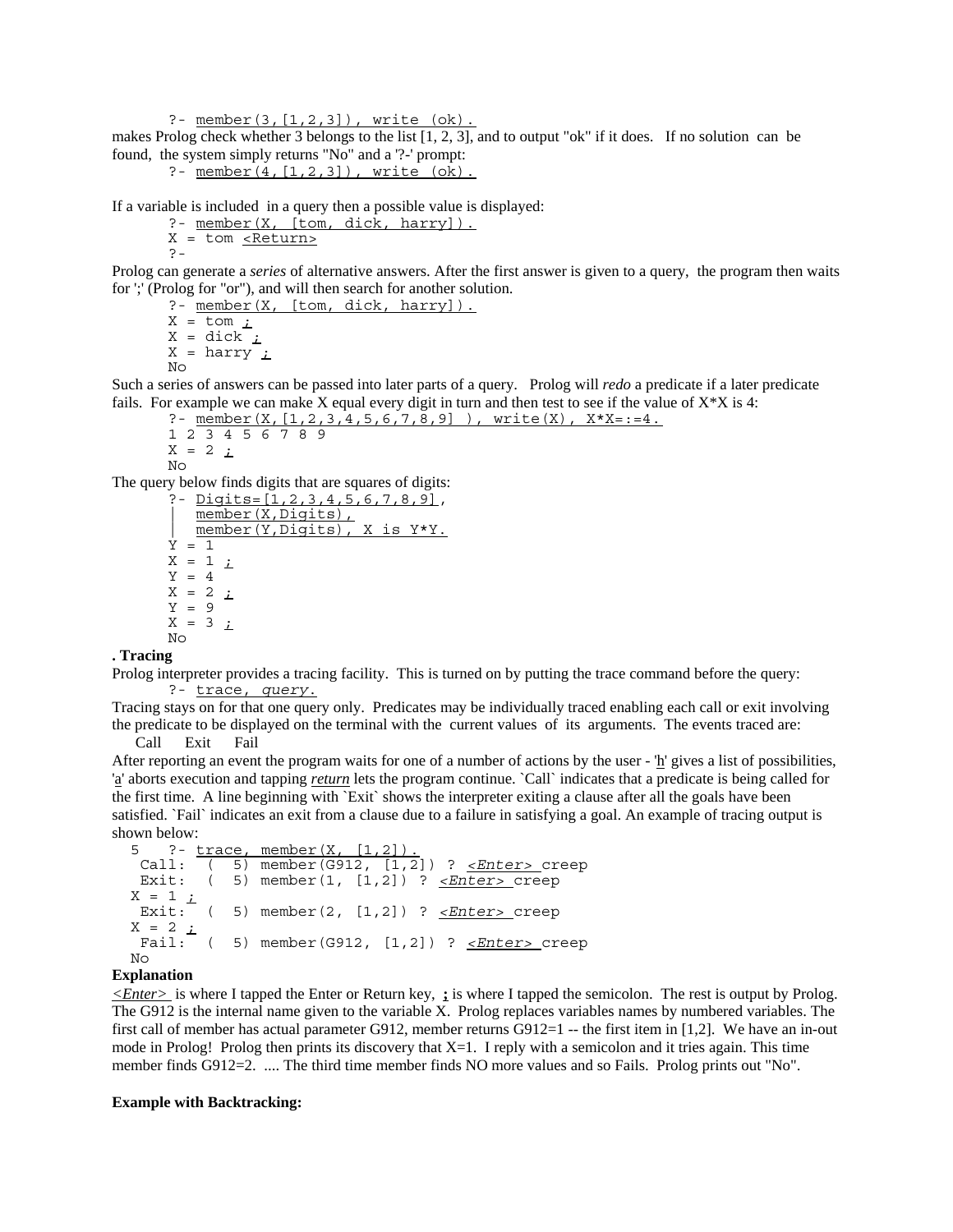```
6 ?- trace, member(X,[1,2,3,4,5] ), X*X=:=4.
    Call: ( 5) member(G1548, [1,2,3,4,5]) ? creep
    Exit: ( 5) member(1, [1,2,3,4,5]) ? creep
   Call: (5) 1 * 1 =:= 4 ? creep<br>Fail: (5) 1 * 1 =:= 4 ? creep
          (5) 1 * 1 =:= 4 ? creep
   Exit: (5) member(2, [1, 2, 3, 4, 5]) ? creep
   Call: (5) 2 * 2 = := 4 ? creep
   Exit: (5) 2 * 2 =:= 4 ? creep
X = 2 ;
    Exit: ( 5) member(3, [1,2,3,4,5]) ? creep
   Call: (5) 3 * 3 = := 4 ? creep
   Fail: (5) 3 * 3 =:= 4 ? creep
   Exit: (5) member(4, [1, 2, 3, 4, 5]) ? creep
   Call: (5) 4 * 4 = := 4 ? creep<br>Fail: (5) 4 * 4 = := 4 ? creep
          (5) 4 * 4 =:= 4 ? creep
    Exit: ( 5) member(5, [1,2,3,4,5]) ? creep
   Call: (5) 5 * 5 =:= 4 ? creep
   Fail: ( 5) 5 * 5 == 4 ? creep
   Fail: (5) member(G1548, [1,2,3,4,5]) ? creep
```
No

**Note:** The Gnu Prolog trace gives different output.

#### **A Useful Predicate**

the *member*(Item, List) predicate is useful for finding items in a list. The select(*List*, *Item*, *Rest*) predicate gets the Item from the list and sets Rest to the reduced list. In Gnu Prolog you have to write select(*Item*, *List*, *Rest*). Suppose for example we wanted to be sure that we want to find two different digits where one is the square of the other. In SWI Prolog we write:

```
?- <u>Digits=[1,2,3,4,5,6,7,8,9]</u>,<br>| select(Digits, X, Rest),
\frac{m \cdot N}{m \cdot N} member(Y, Rest), X is Y*Y.
        Y = 4X = 2;
...
        Y = 9X = 3 ;
        N<sub>O</sub>In Gnu:
        ?- Digits=[1,2,3,4,5,6,7,8,9],
        | select(X, Digits, Rest),
| member(Y, Rest), X is Y*Y.
        Y = 4X = 2 ;
...
        Y = 9X = 3 ;
       N<sub>O</sub>
```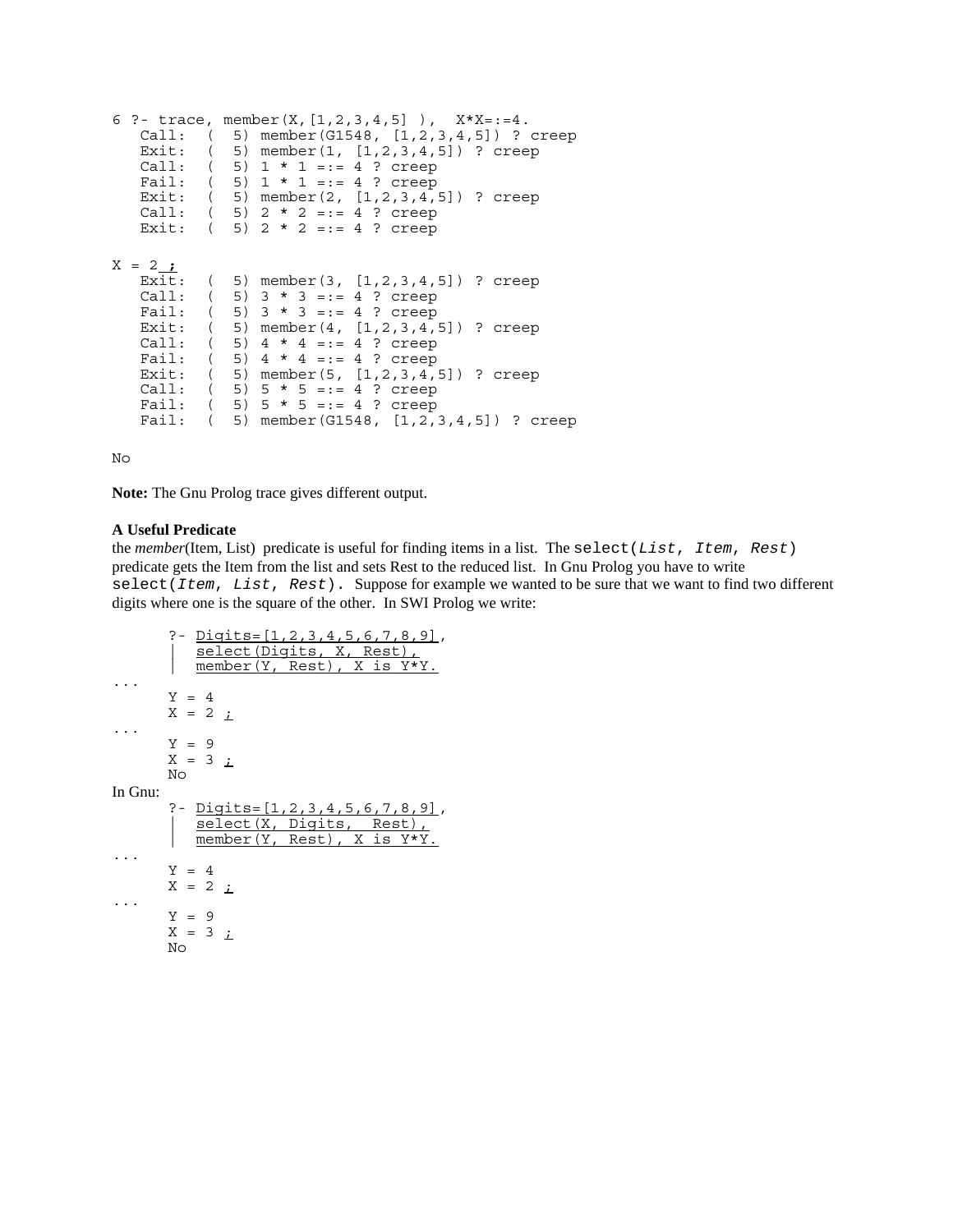#### **CS320 Introduction to Syntax and Semantics of Prolog**

#### **. Lexemes**

Prolog is highly case sensitive and spaces are significant.

## **. Programs**

Prolog source code is made up of a sequence of *clauses*, *directives*, and *comments*. The text of a program is normally created separately in a file (or files), using any ASCII editor.

```
source_code::= #(clause | directive | comment ).
```

```
Any characters following the `%' character on any line are treated as part of a comment and are ignored.
        comment ::= "%" #non(end_of_line) end_of_line.
```

```
Directives are ways of directing the compiler to execute some goal or goals during the compilation process:
         directive ::= ":-" goal.
```

```
 A Typical directive is like this:
```

```
:-op( =>, xfx, 9000).
```
Typical clauses in source code are either *definitions* or *facts.*

```
clause::= definition | fact.
```
*definition*::=*predicate* ":-" *goal* "." *fact* ::= *predicate* ".".

Example definitions:

```
get wet:-its raining, no umbrella.
get_wet:-swimming.
```
get\_wet:-fixing(sprinklers).

(1) You normally can not redefine a *predefined* predicate. (2) Several definitions can all define the same predicate and their sequence is often important. (3) A goal is usually a list of predicates separated by commas.

## **. Predicates**

Syntactically a predicate is just a term*.* In a clause it comes before the ":-". To act as a predicate it must be called in a query or from a goal*.*

*predicate*::=*compound\_term*.

Example predicates:

```
it is raining
has('Jim', 'red hair')
event(max, 5, X).
class(cs320, 4, 'Programming Languages', [cs202, m272]).
```
## **. Structures**

Structures in Prolog do not have to mean anything. The meaning comes from how they are used and what is stored program/database. In a way Prolog is closer

to algebra than arithmetic. Expressions are stored and only evaluated when special predicates are invoked. Prolog parses compound terms as tree structures. So  $1+B$  has a  $+$  at the



top and `1` and `B` as leaves. Prefix, infix and postfix operators exist and more can be defined. Comma, semicolon, and ":-" are predefined infix operators. Prolog already understands

mathematical syntax, precedence and associativity. Internally all structures are converted to the special functorial form defined below:

*compound\_term*::= *functorial\_form* | *operational\_form* | *list*. *operational\_form* ::=*prefix arg* | *arg infix arg* | *arg postfix* . *functorial\_form* ::=*functor* "(" *arg*, *arg*, *arg*, ... ")" | *functor* .

Note: Spaces may not occur between the functor and the parenthesis!

*functor*::= *term*.

Operators are special terms. A *functor* is any atomic term where:

*term*::=`identifier that starts with a lowercase letter` | *string* | *operator*.

The *arg*uments can be compound terms, constants and variables: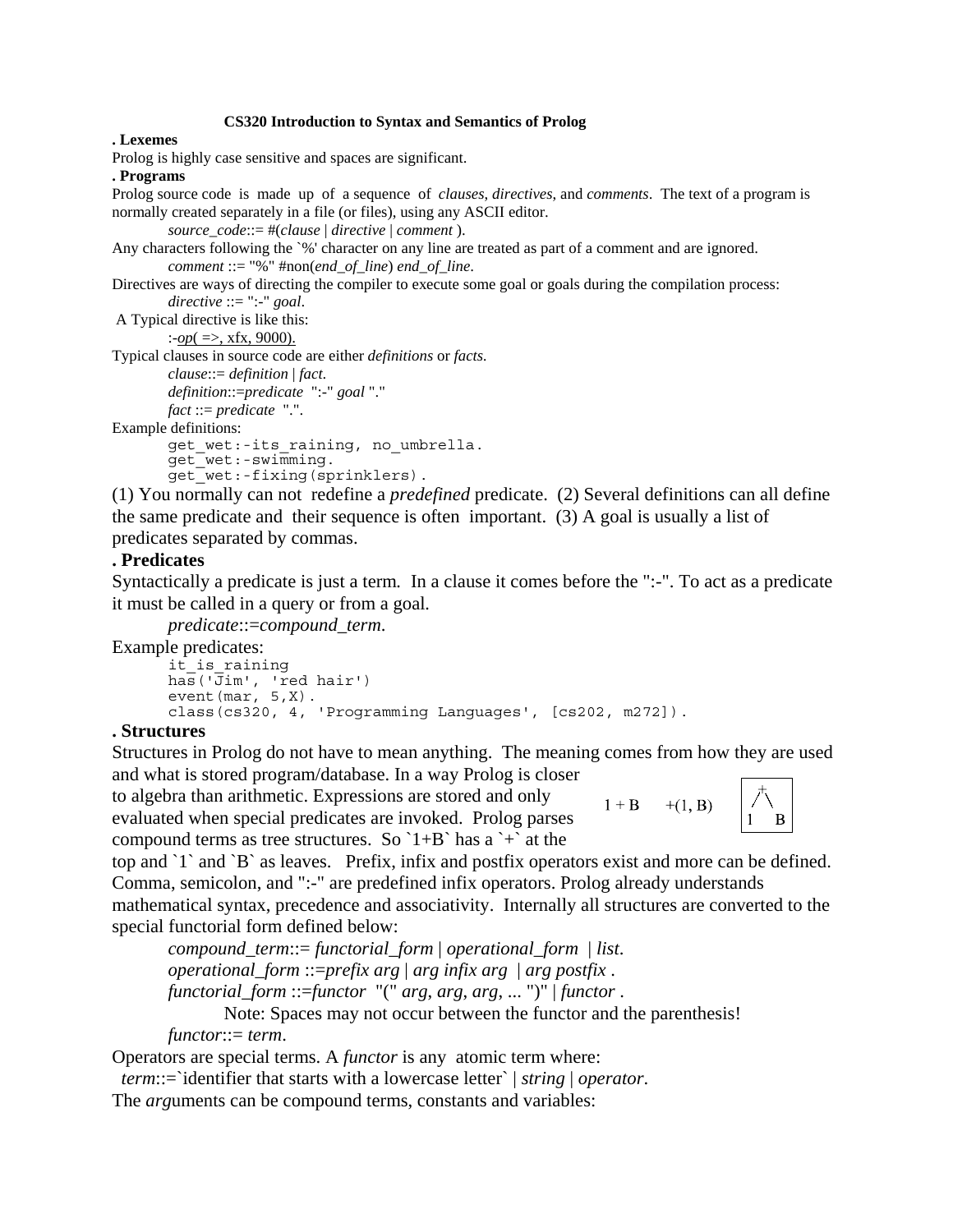*arg* ::= *compound\_term* | *constant* | *variable*.

**. Lists**

Prolog lists are shown this:

*list*::="[ ]" | "[" *element*, *element*,.... "]" | "[" *head* "|" *tail* "]". The following two expressions are the same:

 $[1, 2, 3, 4] = [1 | [2, 3, 4]].$ 

## **. Variables**

In Prolog a *variable* has an UPPERCASE letter or an underscore(\_) as its first character. All other identifiers, operators, and numbers are atomic *constants*. The variable "\_" is a special wild-card variable that can have any value. Each occurrence of "\_" is treated as a different variable.

# **. Constants**

Constants are atomic terms. An identifier (starting with a lowercase letter) is an *atom*. So is any defined operator (like  $+$  or  $=:=$ ). Single quoted strings like 'A123' are treated as atoms - even if they begin a capital letter. Double quoted strings indicate an array of integers for the ASCII numbers of the contents of the string.

string::= single\_quoted\_string | double\_quoted\_string

Any *compound\_term* made up of constants is also a constant -- an item of data that can be stored and manipulated as we wish. The meaning of constants is determined by the program/database plus some predefined terms.

# **. Semantics**

## **. Database**

All permanent data is stored in the *database* as a collection of *clauses*. Programs are stored in the same notation in the same database. Clauses are extracted from the database by matching variables up to particular values or instances. If no matching fact or clause is found then the search *fails*.

In Prolog: data and program are stored using the same notation and structure. A *predicate* has a unique name and a number of arguments (its *arity -- this is not a typo*). Its meaning varies depending on the context - it can be a data structure, program, or an axiom. A form like this

has('Jim', 'red hair')

is stored as a tree with `has` at the top and `'Jim''`, and `'red hair'` at the bottom.

# . **User Interaction**

The user inputs a query, Prolog looks up possible answers in the data base/program and presents them to the user.

## **. Variables**

All variables are **temporary** and **local**. Permanent data must be placed in the database. Prolog searches for values for its variables. Each value is called an *instance*. Prolog binds the instance to its variable. It can bind equal variables to each other. These bindings are temporary. Prolog keeps deducing values until it has processed all the facts(success), or it fails to find a matching definition or fact, or it is about to *change* a value of a variable(failure)!

Once an instance has been found it is fixed. Prolog can not change it without *undo* ing the command that created the instance. It can then *backtrack*, delete the instance(value) and try an alternative. At the end of a search(fail or succeed) all variables loose their values. The only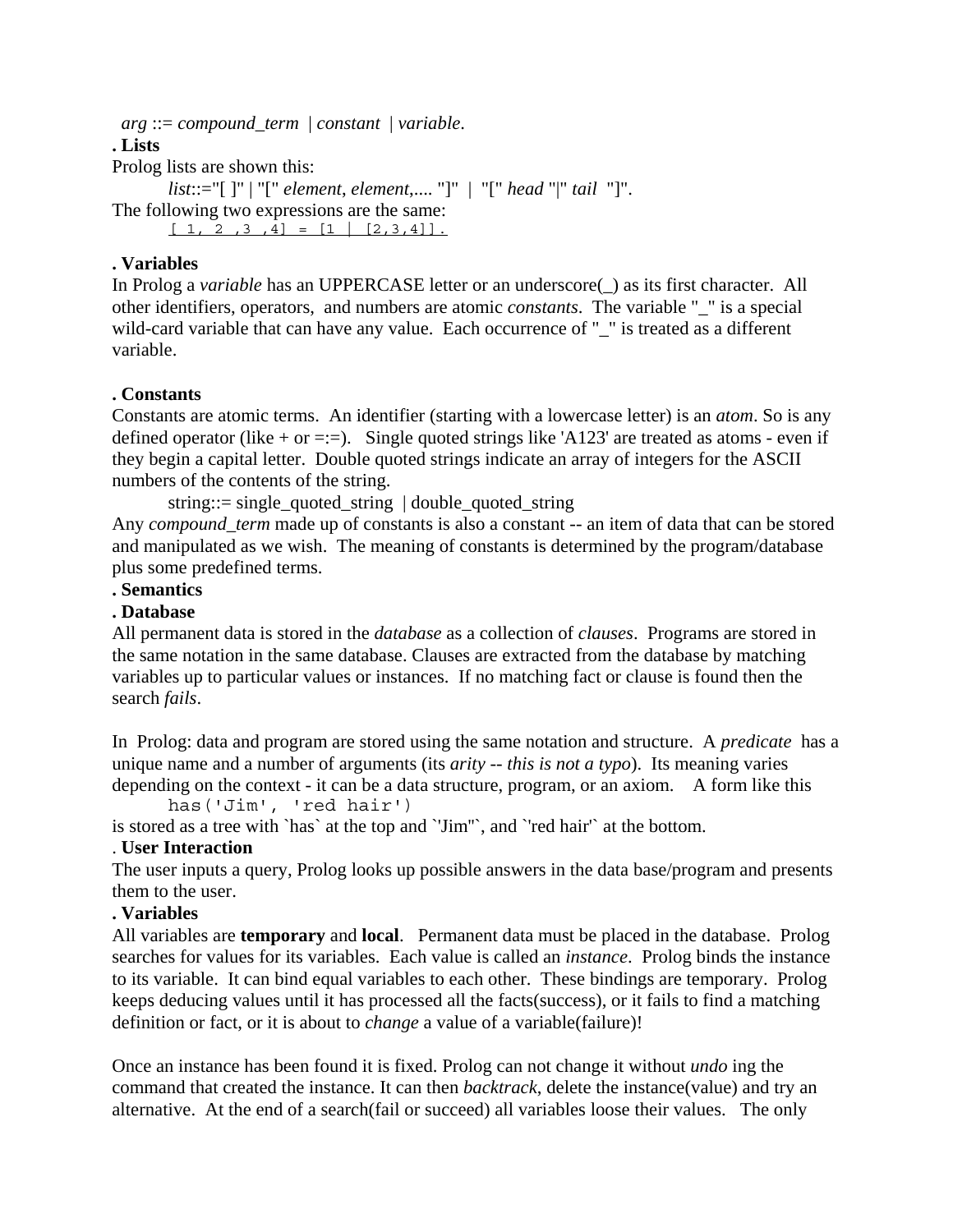permanent storage is the database.

## **. Unification**

Variables get temporary values by a process called *unification*. Alternative definitions can uncover new temporary values. Each is an *instance* and the variable is then said to be *instanciated*.

Unification forces two expressions to match by (1) instantiating variables as constants, and (2) linking variable together. This is done, piece by piece, throughout the two expressions, in parallel. For example  $X+Y*3$ <sup>r</sup> matches  $1+X*Z$ <sup>r</sup> when  $X=Y=1$ <sup>r</sup> and  $Z=3$ <sup>r</sup>. Unification does NOT evaluate expressions. If *f1* and *f2* are functors then *f1* ( *a1* )=*f2* ( *a2* ) only if *f1*=*f2* and *a1*=*a2*.

Prolog uses unification whenever it calls a predicate. The name of the predicate is found in the database and the arguments in the database are unified with the arguments in the call. So if  $a(1)$ .  $a(2)$ .

```
are in the database the query:
       ? - a(X).
will generate
       X = 1Tapping ';' (or) gives
       X = 2
```
# **. Equality**

Terms are *equal* (=) only if they can be *unified*. The query

```
? - A=1+B, B=3.
```
unifies A with 1+B. Then B is unified with 3. So A is known to equal  $1+3$  as well. The  $1+3$  is not evaluated, So,

 $B=3$  $A = 1 + 3$ 

is output. Notice that  $A*B=1*2+3$  is false but  $A+B=1*2+3$  if  $A=1*2$  and  $B=3$  because of the predefined priorities of \* and +.

# **. Evaluating Expressions**

Normally Prolog treats an expression like `1+B` as a data structure and **does not evaluate it**. However, the operator `**is`** does evaluate its right-hand expression:

?-  $B=3$ , A is  $1+B$ .

A is instanciated to 4 rather than 1+3. The same thing happens here:

?-  $C = 1+B$ ,  $B=3$ ,  $A$  is  $C$ .

Evaluation only occurs in certain predicates:

 $is, <, >, > =, = \mid =, = :=, >, = <, \ldots$ 

In  $X$  is E the E is evaluated and X becomes the value or else X's value tested vs. result. Evaluation is on the RHS of 'is' only. Both E1 and E2 are evaluated in: E1<E2, E1= $\leq$ E2, E1 =:= E2(equal value),  $E1=\equiv E2$ (different value),  $E1>E2$ ,  $E1>E2$ .

Example. Finding all two digit numbers that are the sum of the squares of their digits:

? -  $D = [1, 2, 3, 4, 5, 6, 7, 8, 9]$ ,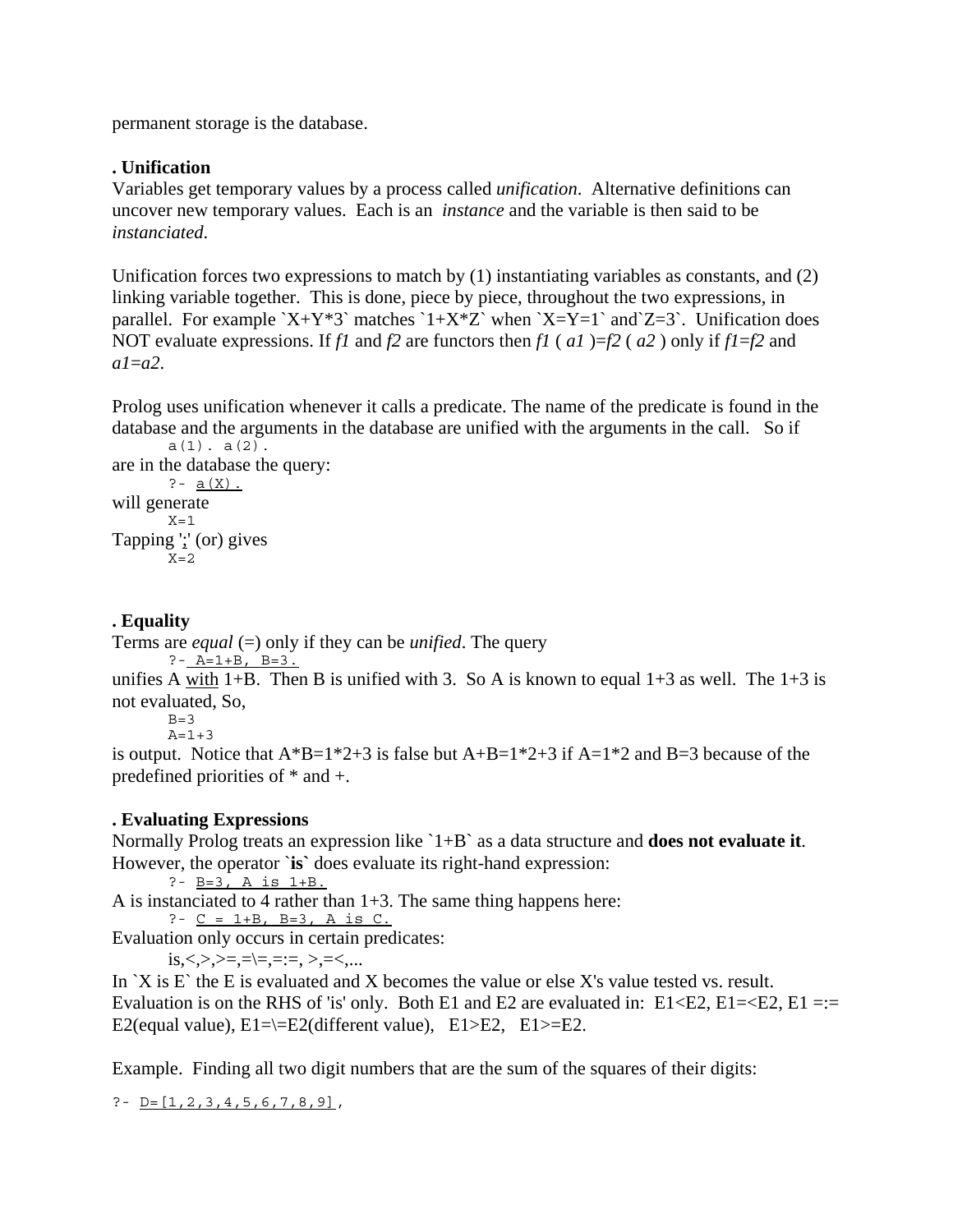```
member(X,D),
\overline{\text{member}(Y, D)}, 10*X+Y == XX + Y*Y.
```
# **. Facts**

Prolog searches its database for clauses that match the current query. Suppose this is in the database:

e(0).

Then this is a fact and unifies this with a query like  $e(0)$  or  $e(X)$  but not  $e(1)$  or  $e(x)$ . Prolog unifies  $e(X)$  by instantiating X to 0.

# **. Clauses**

A *clause* has a :- in it, like the following:

 $e(N): - N > 0$ , M is N-2,  $e(M)$ .

This can be read  $\text{\`e}(N)$  **is true if** N  $>0$  **and** M is N-1 **and**  $\text{e}(M)$  **is true**. Prolog first matches  $\text{e}(N)$ vs the query by setting the argument N, then it executes each of the three sub-queries ( N>0?, M is N-2, e(M)) in turn. The clause fails the moment any sub-query fails. The clause succeeds and exits only if all succeed in turn. For example, given the above clause is in the database the query:

 $? - e(4)$ .

matches it with N=4, and so Prolog executes in turn:

 $4 > 0$  $M=2$ 

and then executes e(2)

In turn, *e(2)* is looked up in the database and a *new N* is matched to 2 and a *new M* is set to 0, thus calling *e(0)*. If there are no other definitions in the database this rule never terminates!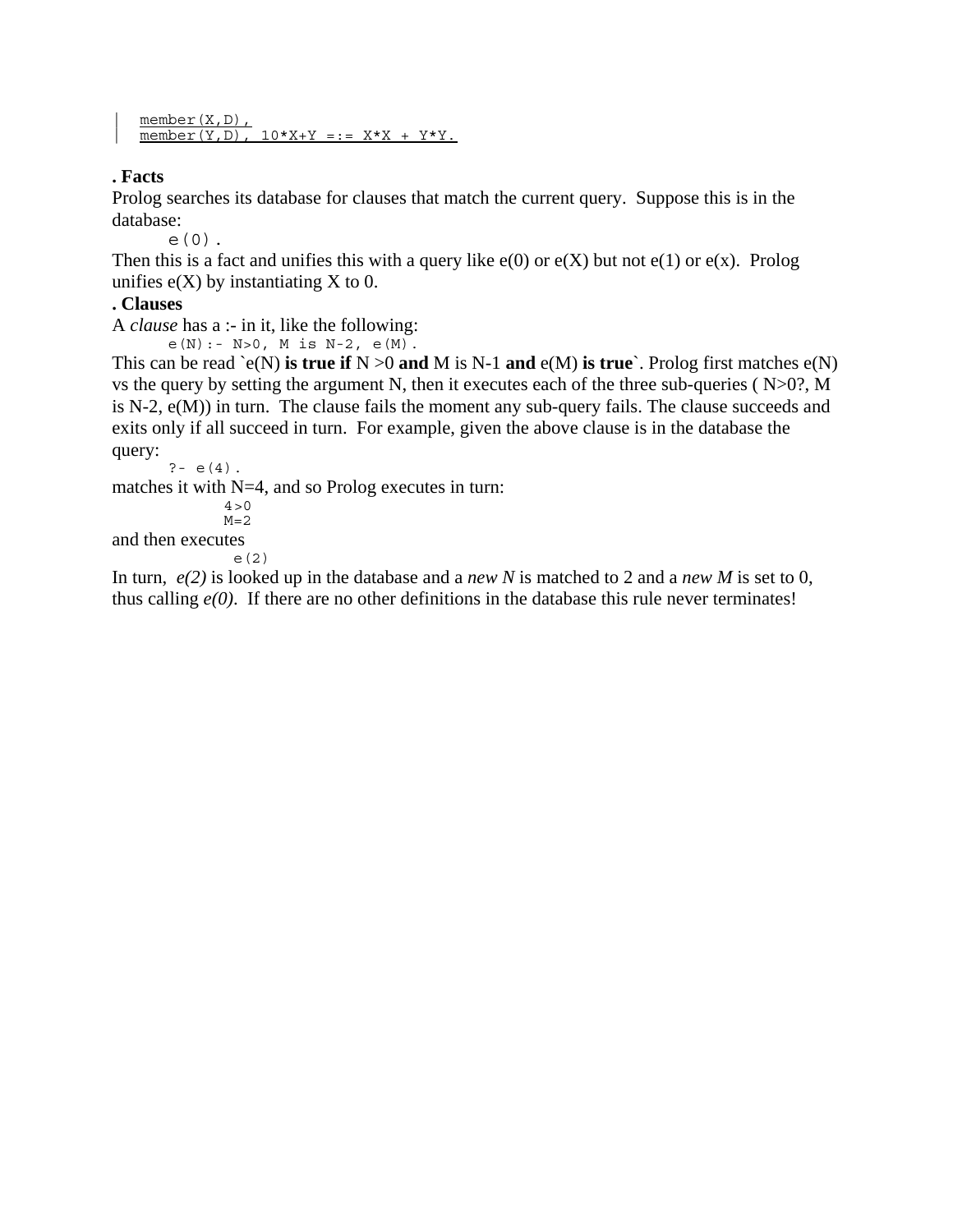## **. Definitions**

A definition declares a series of *alternative* clauses for the same *term*. If there are several different (even conflicting) definitions then any one of them can be true. Prolog searches for the *first* one to match the goal. If it fails Prolog goes on to the next one. For example, if

e(0).  $e(N): - N>0$ , M is N-2,  $e(M)$ . e(N):- N< 0, fail.

is in the program/database, and you ask

 $? - e(0)$ .

Prolog immediatley finds  $\text{`e}(0)$  $\text{`}$  and reports success. But this query

 $? - e(-1)$ .

skips the  $e(0)$  because 0 and -1 are different and next tries the 2nd clause  $e(N)$  and sets N=-1. But N>1 fails when N= -1. Prolog next tries the last clause with N=-1, and fails. Since there are no more clauses Prolog treats as e(-1) as false.

## The following query

 $? - e(1)$ .

does not match `e(0) `. It matches  $e(N)$  with N=1.  $1 > 0$ , so M is set to -1. Prolog calls  $e(-1)$ which fails. This failure makes the second clause of  $e(1)$  fail. Prolog tries the last possibility, setting N=1 but then N is not less than  $0...$  so  $\text{e}(1)$  is false.

Similarly the query:

 $? - e(2)$ .

does not match `e(0)` but does match e(N) with N=2 and N>2. So Prolog now sets M=0 and tries to match  $e(0)$ , and

finds that this matches the first clause. So this query succeeds: e(2) is true.

If you try

 $? - e(3)$ .

it does not match  $\geq e(0)$  and does fit  $e(N)$  with N=3 and so Prolog tries M=1 and tries to match e(1). But we know already that e(1) will ultimately fail and so Prolog will exit and try the last clause. This also fails. So  $e(3)$  is false. You prove this to yourself by inputting ?- trace,e(3)**.**

If you do more tests you will find out that  $e(N)$  is true precisely when N is a positive multiple of two and false otherwise. Thus 'e' is short for 'even'. The meaning of 'e' is determined by the program/database. With a different set of rules `e(N)` could be made to mean other things.

## **. Resources on the WWW**

http://www.csci.csusb.edu/dick/cs320/prolog/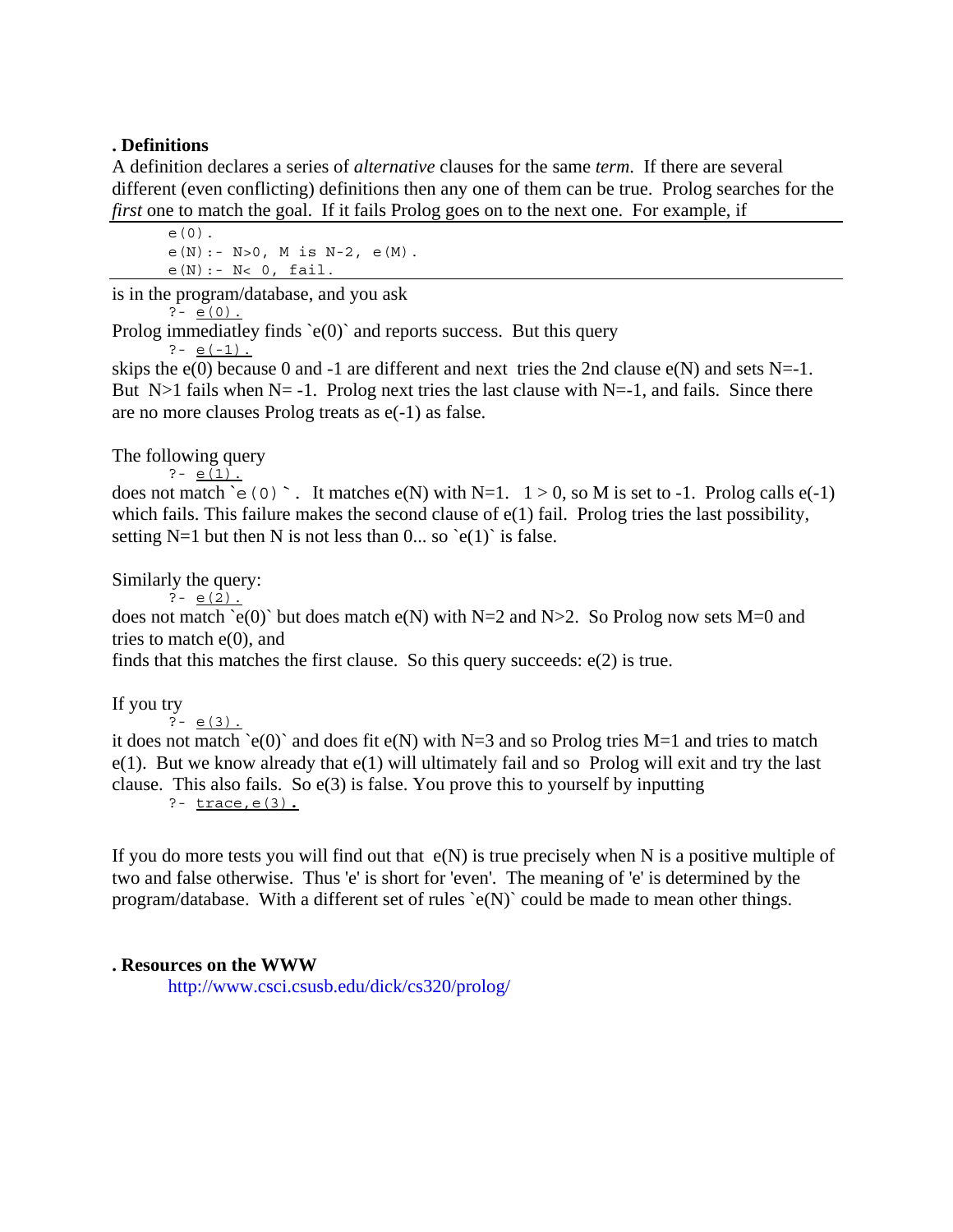**. Punctuation .** End of clause/query **:-** if **,** and then(also in list) **;** or else **. Predefined Operators**<br>+ A - A A \* B + A - A A \* B A + B<br>A - B A / B A mod B  $A - B A / B$ abs, acos, asin, atan, ceil, cos, cputime, e, exp, float, float fractional part, float integer part, floor, integer, log, log10, max, min, random, rem, round, truncate, pi, sign, sin, sqrt, tan, xor. **. Predefined Relations Equality**: E1=E1 if they can be unified, E1\==E2 if they can't. **Evaluation:** V is E::= evaluate E and unify value with V. **Arithmetic** comparison evaluate both arguments and compare:  $\langle \langle , \rangle , \rangle = , = \langle \rangle = , = \rangle = , \rangle = \langle \rangle , = \langle \langle , \rangle , \rangle$ **Lexicographic** comparison:  $@<sub>1</sub> @>$ , ... **. Predicates**   $atom(X):='True if X is an atom'.$  $atom\_length(A,N)$  ::= `N is length of atom A`.  $atomic(X) = Type check for primitive$ .  $compound(X)::=$ `Test for compound term`. fail::=`Always false`. ground(T)::=`T has no free variables`. number(X)::=`Type check for integer or float`.  $string(X)::=\text{Type check for string}$ . true::=`Succeed`.  $var(X)$ ::=`Type check for unbound variable`. **. List Operations** append(L1,L2,L3) ::=`Concatenating L1, L2 gives L3`. findall $(X, G, L) = L$  is List of all the X that solve  $G$ . forall $(G1, G2)$ ::=`For each solution of G1 prove G2`. last(E,L)::= `E is last element of a list  $L$  `. length $(L,N)::=\N$  is length of a list  $L$ . maplist(P, L1, L2) ::= Apply P to pairs in L1 and L2 $\degree$ . member(E,L)::= `E is a member of a list  $L$  `. nth0(I, L, E)::= $\iota$ I-th element of L equals E, start at 0 $\iota$ . nth1(I, L, E)::= `I-th element of L equals  $E$ <sup>'</sup>. select(L1, E, L2)::= `E is in L1 and L2 is rest of L1`. setof(X, G, L)= $\iota$  is a sorted list without duplicates of all X that solve G $\iota$ .  $sort(L1, L2) ::= 'Sort L1 giving L2'.$ **. Atoms** name $(A, L)$ ::=`atom A matches list L in ASCII `. concat $(A1, A2, A3)::=$ `Append two atoms`.

**. Strings** atom  $char(C,A)::=\text{atom }C$  is ASCII A $\hat{ }$ .  $atom$ <sup>-</sup>chars(A,L)::=`atom A is list L of ASCII`. string length $(X,N)::=$ `Determine length of a string`. string\_to\_atom(S,A)::=`Convert string S to atom  $A^{\sim}$ string to list  $(S, L) =$  Convert: string and list of ASCII $\dotsc$ .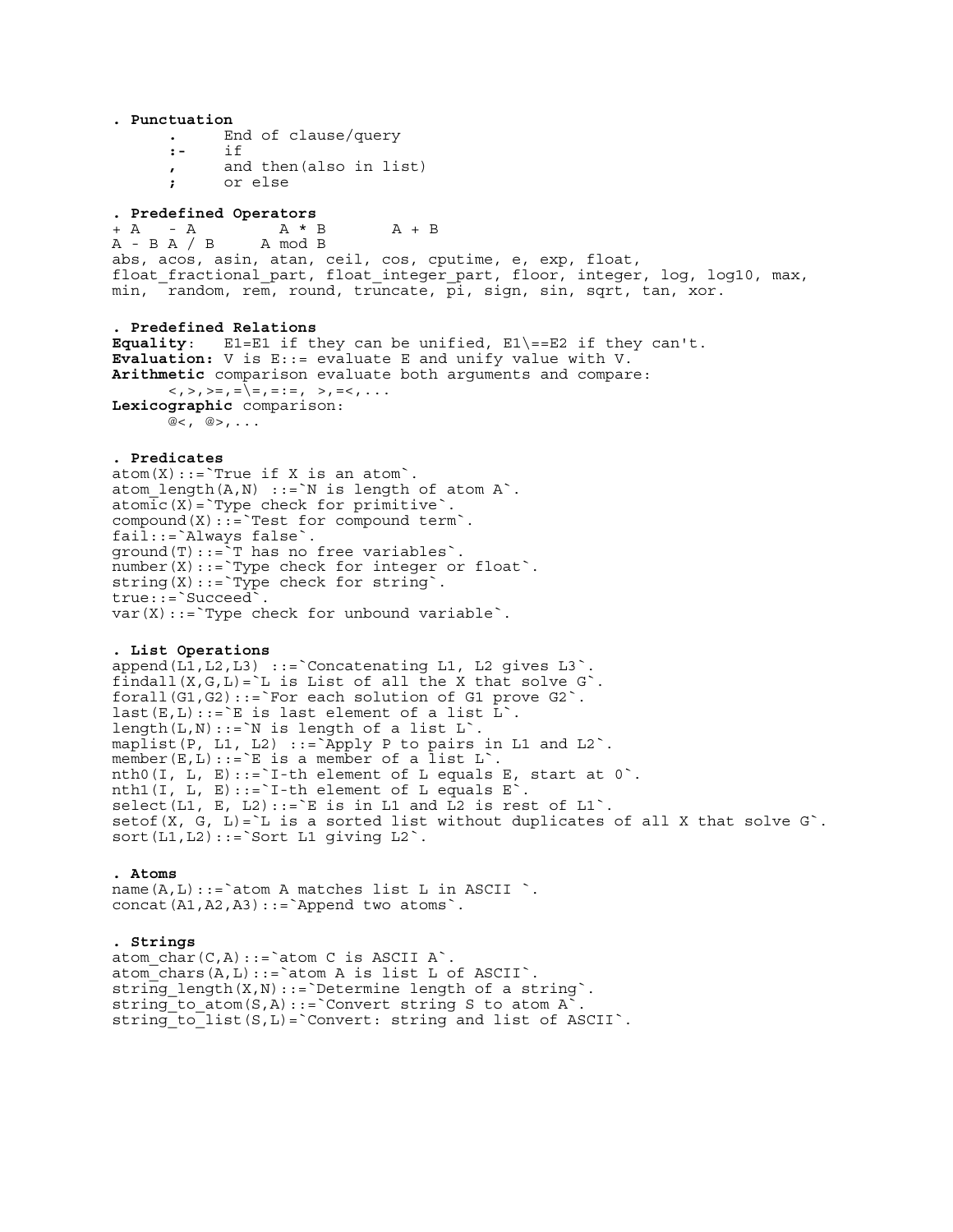**. Database Operations** abolish(F,N) ::=`Remove the definition of F with N arguments`. assert(P)::=`Add clause P to the database`. clause(H, T)::= `find next clause to match  $H:-T.$ ` consult('F')::=`Read and compile source code file F`. ed::=`Edit last edited predicate`. edit(P)::=`Edit a predicate or all predicates for a functor`. listing::=`List program`. listing(F)::=`List predicate F`. retract(P)::=`Match & Remove clause `. **. Save Database** tell('*filename* '), listing, told.

**. System** abort::=`Abort execution, return to top level`. apropos(word)::=`Show related predicates`. halt::=`Exit from Prolog`. halt(N)::=`Exit from Prolog with status N`. help::=`Give help on help`.  $help(X):='Give help on X`$ ls::=`list current directory'. op(Symbol, Form, Priority)::=`Declare an operator`. statistics::=`Display various stats`. shell::=`Execute interactive subshell`. shell(Command)::=`Execute OS command`. time(G)::=`Determine time needed to execute G`. trace::=`Start the tracer`.

**. Input and Output**  $get(X) = 'Read first non-blank character'.$  $qet0(X) =$ 'Read next character'. nl::=`print a newline`. print $(\bar{X})$ : := `Print term  $X$ `. put(C)::= `Write character C`. read(Term)::=`read next term(with period) on input and unify with Term`. see(File)::=`Change the current input stream`.  $\text{seeing}(X) ::= \text{Unify } X \text{ with the current input stream}.$ seen::=`Close the current input`.  $skip(C):='Sky to character C in current input'.$ tab(N) ::=`Output N spaces`. tell(File)::=`Change current output stream`. telling $(X)$  ::=`X is the current output stream`. told::=`Close current output`. write(Term)::=`Write Term`. write  $ln(Term)::=\text{Write term},$  followed by a newline $\text{``}$ .

**. Logic and Control** V is E::= evaluate E and unify value with X. E=..  $[F|A]$  ::= `E has form  $F(A)$ `. -- constructs/analyze functorial forms. once $(P):='don't$  redo  $P$ . ! ::= `cut off all backtracking here`. -- remove choice points.  $P,Q::= P$  and then Q.  $P$ ; $Q$ ::= P or else  $Q$ .  $P-SQ$ ::= `If P then Q`, Safer to be explicit: (not(P); Q). not(P)::=`try P. True if P fails, else false`. repeat::=`Succeed, with infinite backtracks`.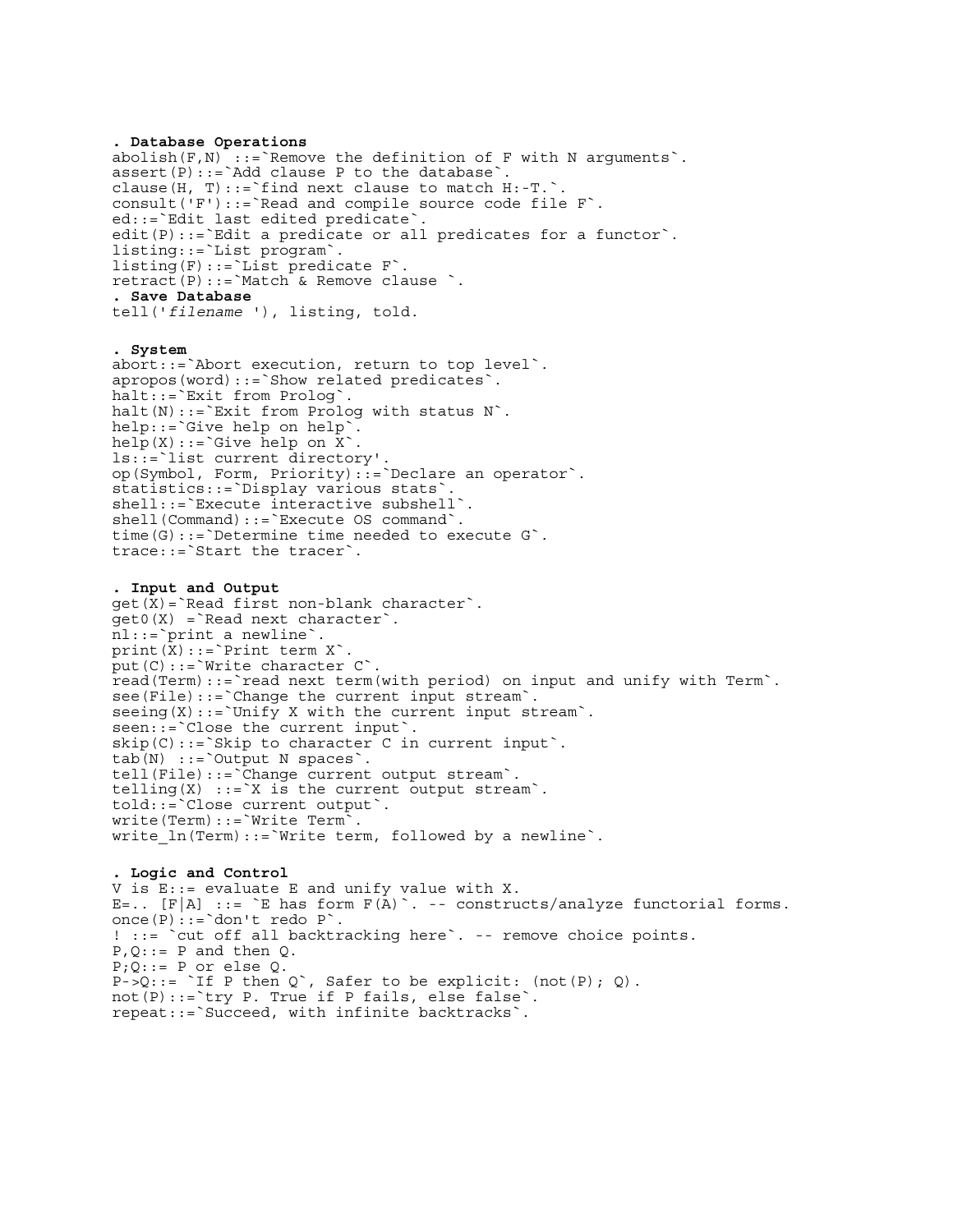## **. Review Questions**

1. What does a user input to a Prolog interpreter? What does the interpreter do with the input? What is output?

2. How do you terminate our Prolog? Can you edit the database?

3. Is Prolog case sensitive? Is white space significant and if so, where? How many kinds of string? Name some characters can be in a string but not in an atom.

4. Define *functorial form* and express 1+2\*3 in this form.

5. One of these two queries is true:  $2=1+1$ ; 2 is  $1+1$ . Which? Why?

6. How do you distinguish an atom, a string, and a variable?

7. One of these two queries is true:  $X=1+1$ ;  $X=1+1$ . Which? Why?

8. List a dozen predefined arithmetic operators of SWI Prolog. When are they evaluated?

9. Which arithmetic operators are prefix? Which are infix? What priorities do you expect?

10. How do you print out the loaded database? Can you print out predefined definitions?

11. Write a query that finds three digit decimal numbers that equal the sum of the cubes of their digits.

12. Name the predicate or command that places a single fact or clause in the database. Name the command/predicate that loads a file of facts and definitions into the database.

13. What command/predicate removes a single matching clause from the database?

13. List the 6 relational operators that evaluate two arithmetic expressions and then compare the results.

14. What do the following mean in Prolog: *atom atomic*, *number*, *var*?

15. What punctuation symbols act like boolean operators in Prolog? Name the equivalent of true and false constants.

16.If  $[X | Y] = [1, 2, 3]$  what are X and Y?

17. What are the functor names in:  $\text{fun}(A, B)$ ,  $A+B$ ,  $-B$ ,  $A*B$ ,  $A*B+C$ , respectively?

18. Draw the tree structure of  $A*B+C*D$ .